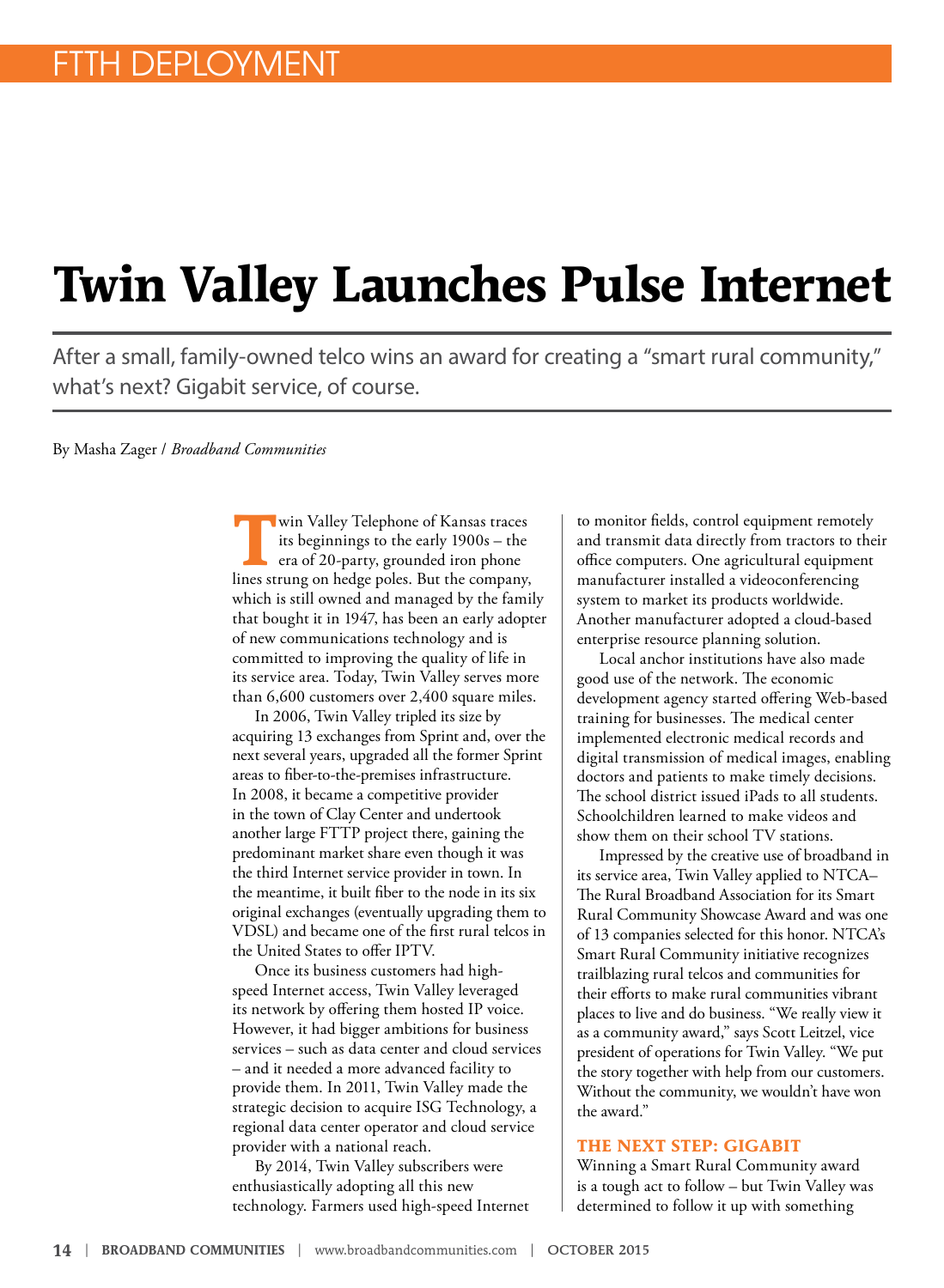

even better. The next logical step, the company decided, was to offer gigabit service to the 2,000-plus homes and businesses in Clay Center. "Gigabit is more than a speed test," Leitzel says. "It's the support for a connected lifestyle – the possibilities for just about anything. We're privileged to empower our customers to do whatever they want to do – whether that's to connect all their devices or run businesses out of their homes – all at an affordable rate."

The fiber that Twin Valley installed in Clay Center in 2008 was, of course, future proof and did not have to be replaced. However, the company replaced its old central-office and customer-premises equipment over a 6-month period with the ADTRAN gigabit platform. ADTRAN had previously helped Twin Valley upgrade its non-FTTH exchanges to VDSL, and Leitzel describes the vendor as "hands-down the best partner."

Working with ADTRAN, Twin Valley tested the equipment replacement on some friendly customers until it was able to perform the process in 20 minutes. This testing built confidence that the remainder of the replacements would be seamless.

In addition to upgrading its FTTP equipment, Twin Valley had to recalculate its backhaul requirements, upgrade some conduit, and bolster its core routers to guarantee redundancy.

## **LAUNCHING PULSE INTERNET**

In September 2015, Twin Valley launched the new service, branded as Pulse Internet. A kickoff event brought nearly 60 business executives to company offices to hear what Pulse would mean for the business community. Ben Foster, Twin Valley's president and CEO and a fourthgeneration family member of the original purchasers Joe and Mildred Foster, told the audience, "Twin Valley has long held the distinction of innovation and early adoption. From DSL deployment, to being the first rural local carrier in the nation to launch IPTV, to the deployment of fiber infrastructure, we've worked hard with our local leaders to ensure that our citizens have access to advanced communications and the many benefits that those services enable. We look forward to building on our success for many years to come."

Foster says business leaders see Pulse Internet as part of an encouraging local trend, along with new town projects

that include a pool, a park and an animal shelter, that "allows Clay Center to thrive through proactive and positive action as a community."

Community leaders have been equally impressed. Lori Huber, director of the Clay County Economic Development Group, calls gigabit service "a game changer in that it will allow for significant economic growth opportunities," adding, "Gigabit broadband is more than an economic investment in the broadband infrastructure for Twin Valley – it's an investment in the people and future of Clay Center."

Jimmy Thatcher, mayor of Clay Center, calls the gigabit network "an essential infrastructure component to our community." He says Clay Center's "big three" advantages are "our reverse osmosis water system, our own power plant to ensure reliable energy and the fact that we have advanced fiber broadband from Twin Valley."

Twin Valley officially began taking orders for Pulse Internet at Clay Center's annual fall festival, Piotique. Toy cars racing under a banner labeled "How Fast Are You?" impressed the need for speed on town residents, and the first gigabit Internet customer was connected